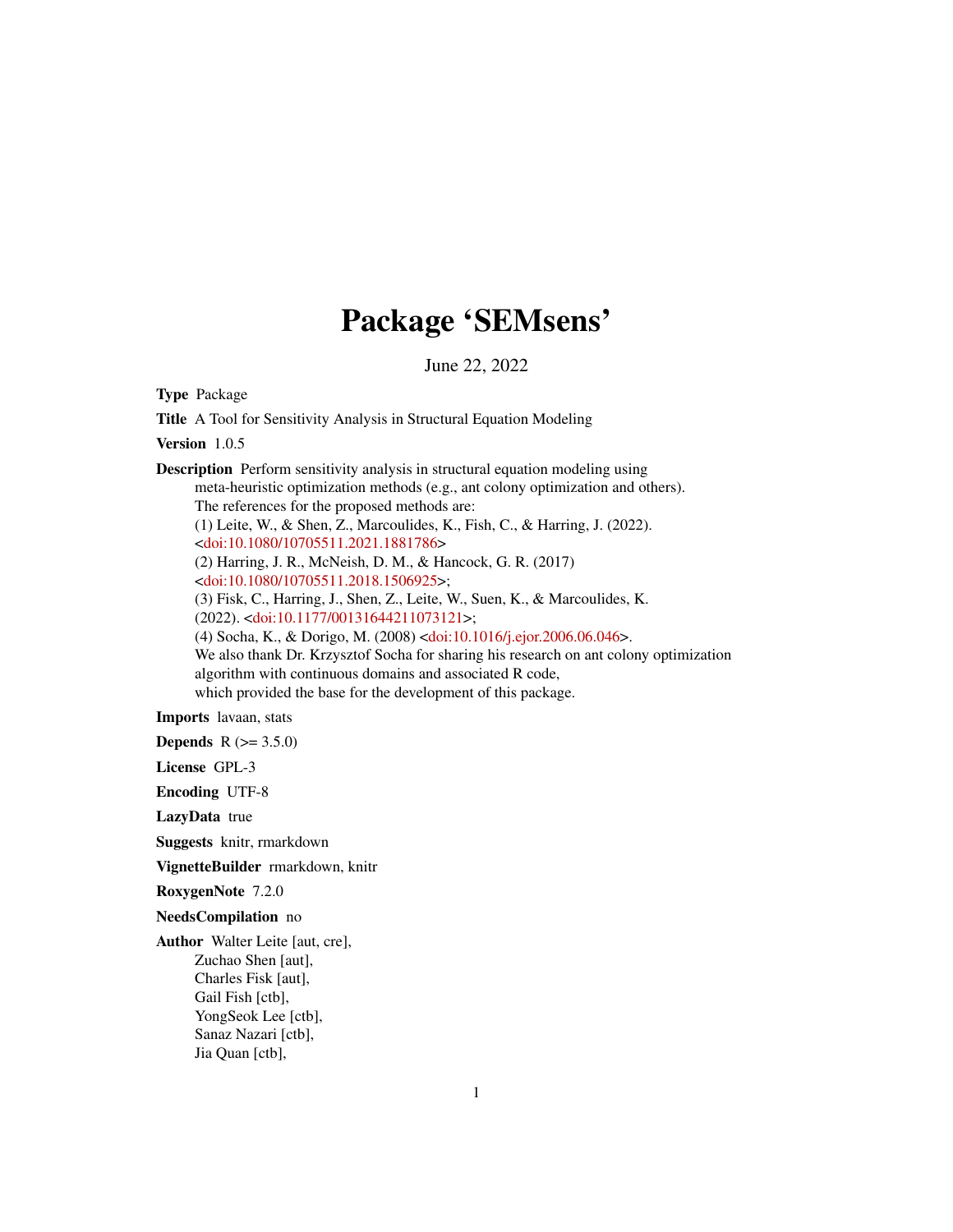<span id="page-1-0"></span>Eric Wright [ctb], Huibin Zhang [ctb]

Maintainer Walter Leite <walter.leite@coe.ufl.edu>

Repository CRAN

Date/Publication 2022-06-22 15:20:07 UTC

# R topics documented:

| Index |  |
|-------|--|

SEMsens-package *A Tool for Sensitivity Analysis in Structural Equation Modeling*

#### Description

This package is to help researchers perform and report sensitivity analysis in structural equation modeling using a phantom variable approach proposed by Harring, McNeish, & Hancock, (2017). The specific reference is Leite, W., & Shen, Z., Marcoulides, K., Fish, C., & Harring, J. (in press). Using ant colony optimization for sensitivity analysis in structural equation modeling. Structural Equation Modeling: A Multidisciplinary Journal.

#### Details

The package covers sensitivity analysis using ant colony optimization and other meta-heuristic optimization methods (in development) to automatically search a phantom variable, if there is any, that meets the optimization function. The current package includes three main functions and they are [gen.sens.pars](#page-2-1) function that generates sensitivity parameters ( running in background for the sa.aco function), [sa.aco](#page-3-1) function that performs sensitivity analysis, and [sens.tables](#page-6-1) function that summarizes sensitivity analysis results,

#### Author(s)

Walter Leite, Zuchao Shen

Maintainer: Walter Leite [walter.leite@coe.ufl.edu](mailto:walter.leite@coe.ufl.edu) (University of Florida)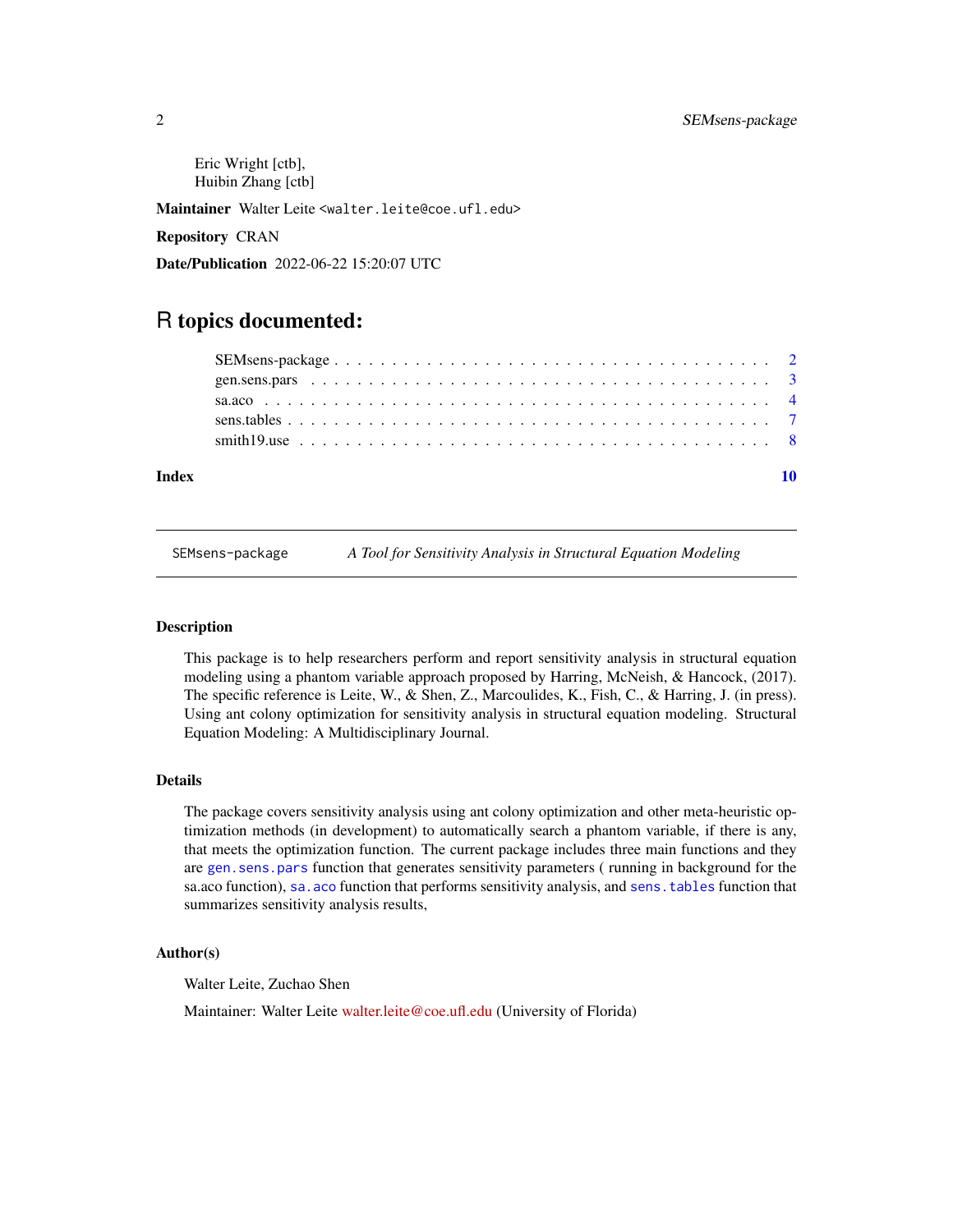<span id="page-2-1"></span><span id="page-2-0"></span>

#### Description

This function can generate a set of path coefficients from a phantom variable to variables in a structural equation model based on given distributions of the rank of optimization target (with probability of using a distribution based on its rank).

#### Usage

```
gen.sens.pars(
  dist.mean,
  dist.rank,
  n.of.ants,
 nl,
  q = 1e-04,
 k = 500,
  xi = 0.5)
```
#### Arguments

| dist.mean | List of means - coordinates                                                                                                        |
|-----------|------------------------------------------------------------------------------------------------------------------------------------|
| dist.rank | Rank of the archived values of objective function                                                                                  |
| n.of.ants | Number of ants used in each iteration after the initialization of k converged<br>sensitivity analysis models, default value is 10. |
| nl        | Neighborhood of the search area                                                                                                    |
| q         | Locality of the search $(0,1)$ , default is 0.0001.                                                                                |
| k         | Size of the solution archive, default is 100.                                                                                      |
| хi        | Convergence pressure $(0, \text{Inf})$ , suggested: $(0, 1)$ , default is 0.5.                                                     |

#### Value

Generated sensitivity parameter values (i.e., a matrix with n.of.ants rows and n.of.sens.pars columns)

#### References

Leite, W., & Shen, Z., Marcoulides, K., Fish, C., & Harring, J. (in press). Using ant colony optimization for sensitivity analysis in structural equation modeling. Structural Equation Modeling: A Multidisciplinary Journal.

Socha, K., & Dorigo, M. (2008). Ant colony optimization for continuous domains. European Journal of Operational Research, 185(3), 1155-1173.

We thank Dr. Krzysztof Socha for providing us the original code (http://iridia.ulb.ac.be/supp/IridiaSupp2008- 001/) for this function.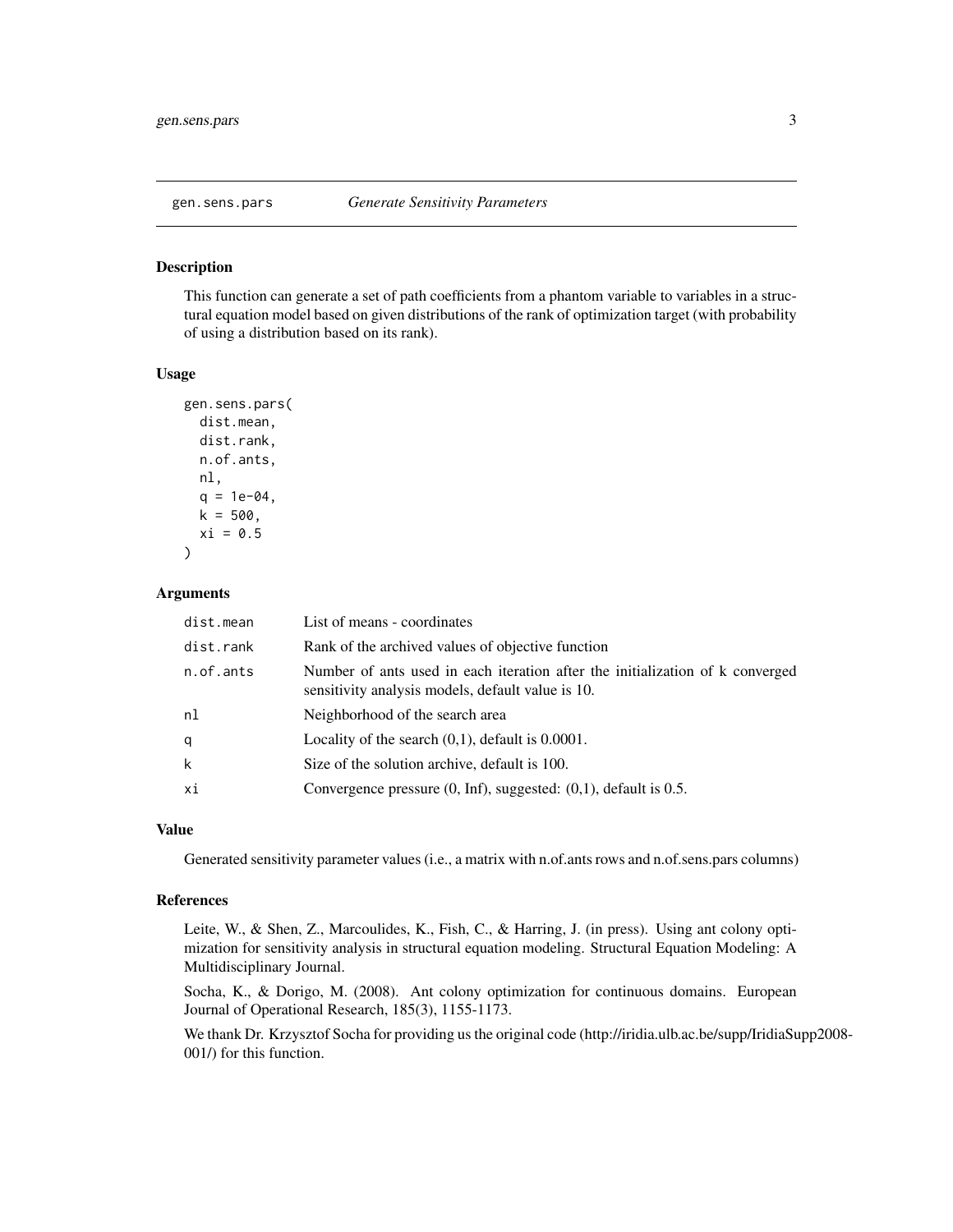4 sa.aco sa any sample of the same state of the same state of the same state of the same state of the same state of the same state of the same state of the same state of the same state of the same state of the same state o

#### Examples

```
k <- 50 # size of archive
# Generate dist.mean and dist.rank
dist.mean <- cbind(rnorm(k), rnorm(k), rnorm(k), rnorm(k), rnorm(k))
y <- rowMeans(dist.mean)
dist.rank <- rank(-y, ties.method = "random")
# set up neighborhood
nl <- matrix(NA, k, k-1)
for (i in 1:k){
 nl[i,] <- (1:k)[1:k != i]
 }
my.sens.pars <- gen.sens.pars(dist.mean, dist.rank, n.of.ants = 10,
                              nl, q = 0.0001, k =50, xi = 0.50)
my.sens.pars
```
<span id="page-3-1"></span>sa.aco *Sensitivity Analysis for Structural Equation Modeling Using Ant Colony Optimization (ACO)*

#### Description

This function can perform sensitivity analysis for structural equation modeling using ant colony optimization (ACO).

#### Usage

```
sa.aco(
  data = NULL,sample.cov,
  sample.nobs,
 model,
  sens.model,
  opt.fun,
 d = NULL,paths = NULL,
 verbose = TRUE,
 max.value = Inf,max.iter = 1000,e = 1e-10,
 n.of.ants = 10,
 k = 100.
 q = 1e-04,
  sig. level = 0.05,
  rate.of.conv = 0.1,
 measurement = FALSE,
 xi = 0.5,
```
<span id="page-3-0"></span>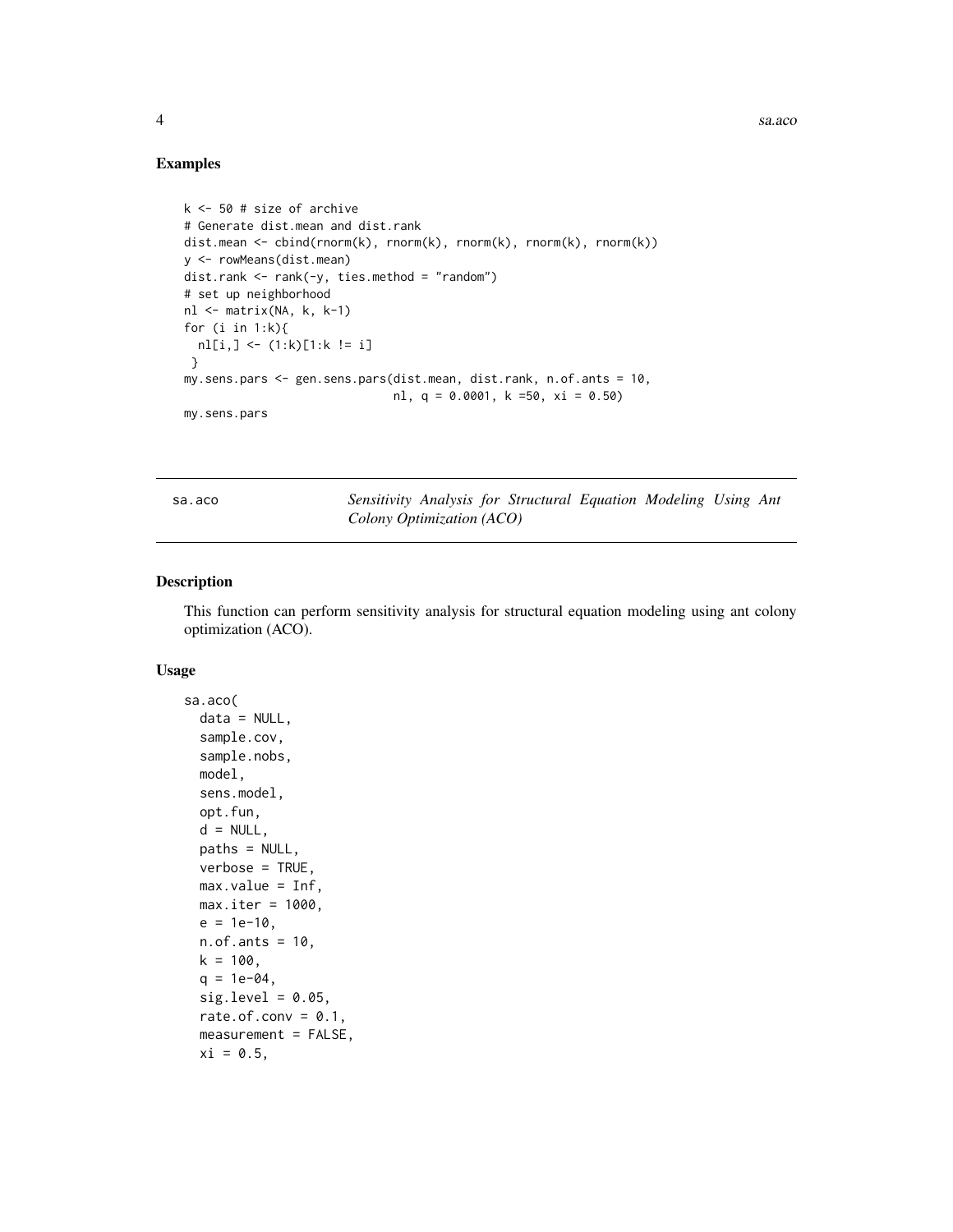$s$ a.aco  $5$ 

```
seed = NULL,
...
)
```
## Arguments

| data        | The data set used for analysis.                                                                                                                                                                                                                                                                                                                                                                                                                                                                                                                                                                                                                                                                                                                                                                                                                                                                                                                                                                                                                                                                                                                                                                                                                                                                                                                                                                                  |
|-------------|------------------------------------------------------------------------------------------------------------------------------------------------------------------------------------------------------------------------------------------------------------------------------------------------------------------------------------------------------------------------------------------------------------------------------------------------------------------------------------------------------------------------------------------------------------------------------------------------------------------------------------------------------------------------------------------------------------------------------------------------------------------------------------------------------------------------------------------------------------------------------------------------------------------------------------------------------------------------------------------------------------------------------------------------------------------------------------------------------------------------------------------------------------------------------------------------------------------------------------------------------------------------------------------------------------------------------------------------------------------------------------------------------------------|
| sample.cov  | covariance matrix for SEM analysis when data are not available.                                                                                                                                                                                                                                                                                                                                                                                                                                                                                                                                                                                                                                                                                                                                                                                                                                                                                                                                                                                                                                                                                                                                                                                                                                                                                                                                                  |
| sample.nobs | Number of observations for covariance matrix.                                                                                                                                                                                                                                                                                                                                                                                                                                                                                                                                                                                                                                                                                                                                                                                                                                                                                                                                                                                                                                                                                                                                                                                                                                                                                                                                                                    |
| model       | The analytic model of interest.                                                                                                                                                                                                                                                                                                                                                                                                                                                                                                                                                                                                                                                                                                                                                                                                                                                                                                                                                                                                                                                                                                                                                                                                                                                                                                                                                                                  |
| sens.model  | Sensitivity analysis model template for structural equation modeling with a phan-<br>tom variable. This is the model of interest with a phantom variable and sensitiv-<br>ity parameters added. See examples provided.                                                                                                                                                                                                                                                                                                                                                                                                                                                                                                                                                                                                                                                                                                                                                                                                                                                                                                                                                                                                                                                                                                                                                                                           |
| opt.fun     | Customized or preset optimization function. The argument can be customized as<br>a function, e.g., opt.fun = quote(new.par\$pvalue[paths]-old.par\$pvalue[paths]),<br>where new.par and old.par are the parameter estimates from the sensitivity anal-<br>ysis and analytic models, respectively. When opt.fun is 1, the optimization func-<br>tion is the average departure of new estimate from the old estimate divided by the<br>old estimate y <- mean(abs(new.par\$est[paths] - old.par\$est[paths]))/mean(abs(old.par\$est[paths]));<br>When opt.fun is 2, the optimization function is the standard deviation of de-<br>viance divided by the old estimate y <- stats::sd(new.par\$est[paths] - old.par\$est[paths])/<br>mean(abs(old.par\$est[paths])); When opt.fun is 3, the optimization function is<br>the average p value changed or y <- mean(abs(new.par\$pvalue[paths] - old.par\$pvalue[paths]));<br>When opt. fun is 4, the optimization function is the average distance from signifi-<br>cance level or y <- mean(abs(new.par\$pvalue[paths] - rep(sig.level,length(paths))));<br>When opt.fun is 5, we assess the change of RMSEA or $y < -$ abs(unname(lavaan::fitmeasures(new.out)["rm<br>- unname(lavaan::fitmeasures(old.out)["rmsea"])); When opt.fun is 6, we opti-<br>mize how close RMSEA is to 0.05 or $y \lt-1$ /abs(unname(lavaan::fitmeasures(new.out)["rmsea"])<br>$-0.05$ ). |
| d           | Domains for initial sampling, default is $c(-1, 1)$ for all sensitivity analysis pa-<br>rameters. It can be specified as a list of ranges. For example, $d =$ list(-0.8, 0.8,<br>$-0.9, 0.9$ for two sampling domains with the first from $-0.8$ to 0.8 and the second<br>from -0.9 to 0.9.                                                                                                                                                                                                                                                                                                                                                                                                                                                                                                                                                                                                                                                                                                                                                                                                                                                                                                                                                                                                                                                                                                                      |
| paths       | Paths in the model to be evaluated in a sensitivity analysis. If not specified, all<br>paths will be evaluated. It can be specified in a numeric format or in a model<br>format. For example, if we evaluate the changes (in p value or parameter esti-<br>mation) for paths in an analytic model, we may specify paths in a model format,<br>e.g., paths = 'm ~ x y ~ x + m'. Or, alternatively, as specify paths = $c(1:3)$ if<br>these paths present in line 1 to 3 in the sensitivity analysis model results.                                                                                                                                                                                                                                                                                                                                                                                                                                                                                                                                                                                                                                                                                                                                                                                                                                                                                                |
| verbose     | Print out evaluation process if TRUE, default is TRUE.                                                                                                                                                                                                                                                                                                                                                                                                                                                                                                                                                                                                                                                                                                                                                                                                                                                                                                                                                                                                                                                                                                                                                                                                                                                                                                                                                           |
| max.value   | Maximal value of optimization when used as the stopping criterion. Default is<br>infinite.                                                                                                                                                                                                                                                                                                                                                                                                                                                                                                                                                                                                                                                                                                                                                                                                                                                                                                                                                                                                                                                                                                                                                                                                                                                                                                                       |
| max.iter    | Maximal number of function evaluations when used as the stopping criterion.                                                                                                                                                                                                                                                                                                                                                                                                                                                                                                                                                                                                                                                                                                                                                                                                                                                                                                                                                                                                                                                                                                                                                                                                                                                                                                                                      |
| e           | Maximum error value used when solution quality used as the stopping criterion,<br>default is 1e-10.                                                                                                                                                                                                                                                                                                                                                                                                                                                                                                                                                                                                                                                                                                                                                                                                                                                                                                                                                                                                                                                                                                                                                                                                                                                                                                              |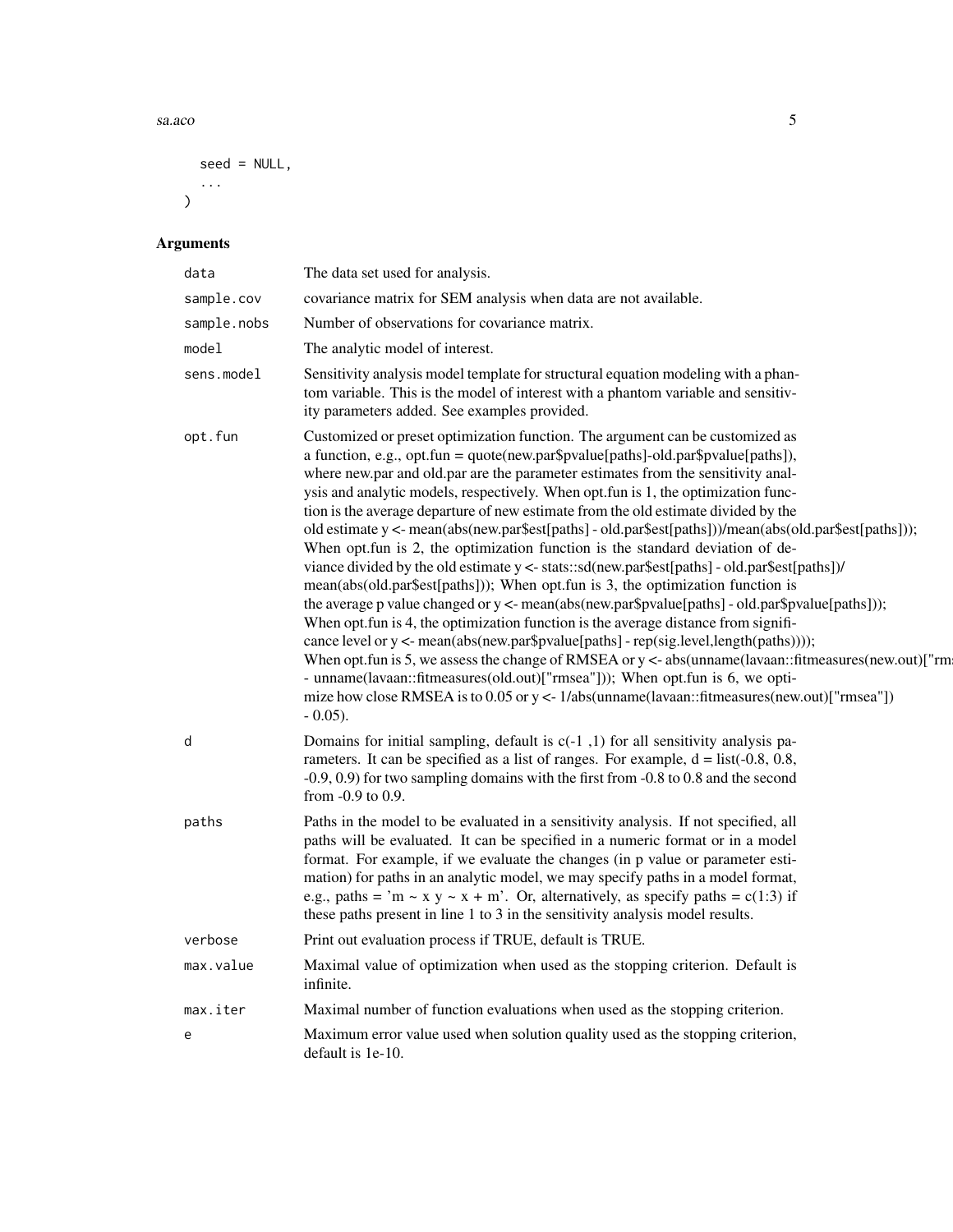| n.of.ants    | Number of ants used in each iteration after the initialization of k converged<br>sensitivity analysis models, default value is 10. |
|--------------|------------------------------------------------------------------------------------------------------------------------------------|
| k            | Size of the solution archive, default is 100.                                                                                      |
| q            | Locality of the search $(0,1)$ , default is 0.0001.                                                                                |
| sig.level    | Significance level, default value is 0.05.                                                                                         |
| rate.of.conv | The convergence rate threshold for sensitivity analysis models, default is .10.                                                    |
| measurement  | Logical. If TRUE, the argument paths will include measurement paths in the<br>lavaanify format. Default is FALSE.                  |
| xi           | Convergence pressure $(0, \text{Inf})$ , suggested: $(0,1)$ , default is 0.5.                                                      |
| seed         | Random seed if specified, default is NULL.                                                                                         |
| $\cdot$      | Additional arguments from the lavaan package.                                                                                      |

#### Value

Sensitivity analysis results, including the number of evaluations (n.eval), number of iterations (n.iter), the maximum value of the objective function (max.y) and associated sensitivity parameters values (phantom.coef), analytic model (old.model), its results (old.model.par) and fit measures (old.model.fit), sensitivity analysis model (sens.model), its fit measures (sens.fit), outcome of the objective function (outcome), sensitivity parameters across all converged evaluations (sens.pars), sensitivity analysis model results (model.results), analytic model results (old.out), and the first converged sensitivity analysis model results (sens.out).

#### References

Leite, W., & Shen, Z., Marcoulides, K., Fish, C., & Harring, J. (accepted). Using ant colony optimization for sensitivity analysis in structural equation modeling. Structural Equation Modeling: A Multidisciplinary Journal.

Socha, K., & Dorigo, M. (2008). Ant colony optimization for continuous domains. *European Journal of Operational Research, 185*(3), 1155-1173. <doi:10.1016/j.ejor.2006.06.046>

Harring, J. R., McNeish, D. M., & Hancock, G. R. (2017). Using phantom variables in structural equation modeling to assess model sensitivity to external misspecification. *Psychological Methods, 22*(4), 616-631. <doi:10.1080/10705511.2018.1506925>

We thank Dr. Krzysztof Socha for providing us the ACO code for continuous domains (http://iridia.ulb.ac.be/supp/IridiaSupp2 001/) that the current function is based on.

#### Examples

```
library(lavaan)
# Generate data, this is optional as lavaan also takes variance covariance matrix
sim.model <- ' x = x1 + 0.8*x2 + 1.2*x3y = y1 + 0.5*y2 + 1.5*y3m \sim 0.5*xy \sim 0.5*x + 0.8*m'set.seed(10)
data <- simulateData(sim.model, sample.nobs = 1000L)
# standardize dataset
```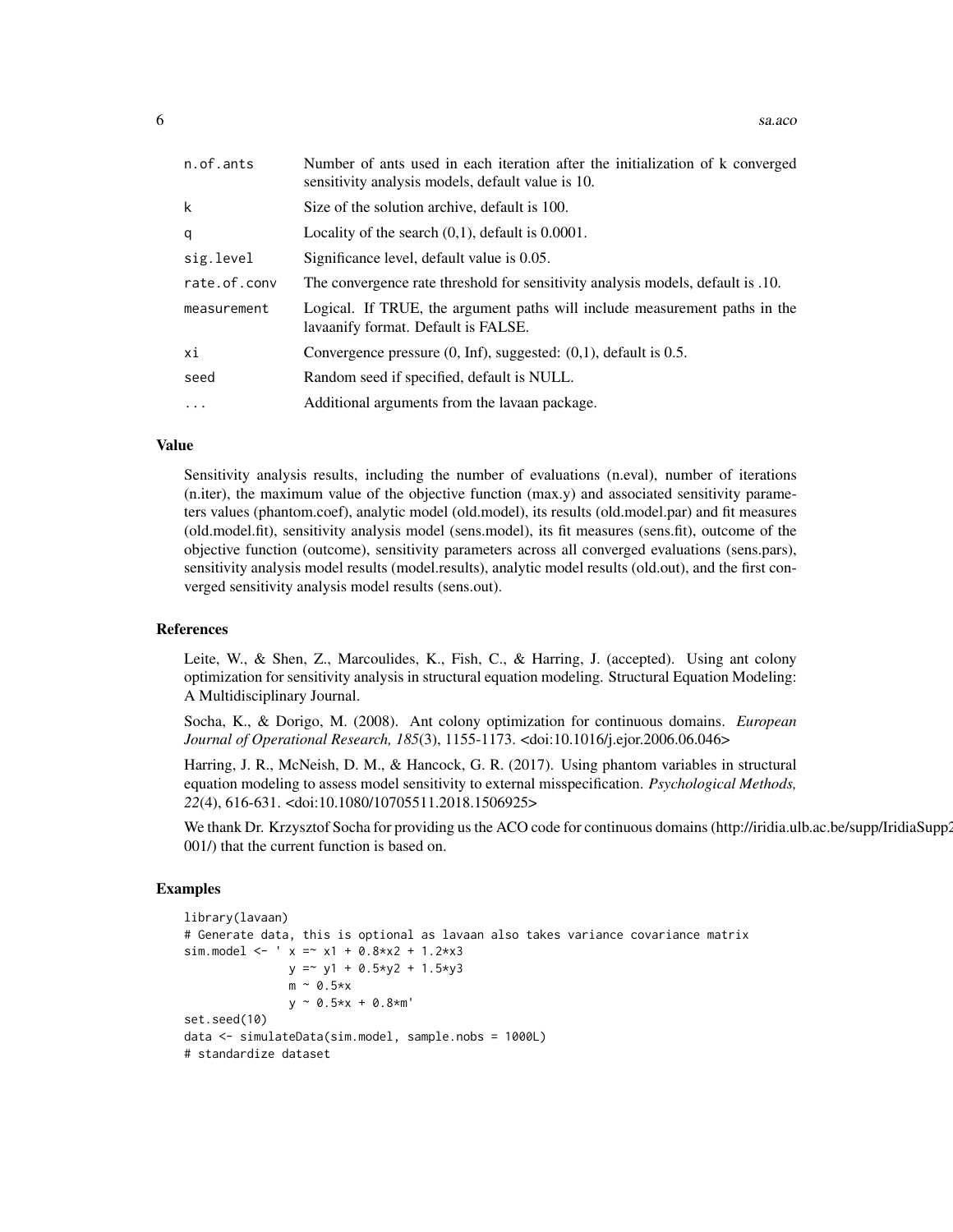#### <span id="page-6-0"></span> $s$ ens.tables  $\frac{7}{3}$

```
data = data.frame(apply(data,2,scale))
# Step 1: Set up the analytic model of interest
model <- 'x = x1 + x2 + x3y = y1 + y2 + y3m \sim xy \sim x + m'# Step 2: Set up the sensitivity analysis model.
# The sensitivity parameters are phantom1, phantom2, and phantom3 in this example.
sens.model = 'x = x1 + x2 + x3y = y1 + y2 + y3m \sim xy \sim x + mx ~ phantom1*phantom
              m ~ phantom2*phantom
              y ~ phantom3*phantom
              phantom = \circ # added for mean of zero
              phantom ~~ 1*phantom' # added for unit variance
# Step 3: Set up the paths of interest to be evaluated in sensitivity analysis.
# Suppose we are interested in all direct and indirect paths.
  paths <- 'm \sim x
            y \sim x + m'# Step 4: Perform sensitivity analysis
my.sa <- sa.aco(data, model = model, sens.model = sens.model,
                opt.fun = 3, k = 5, #p-value
                paths = paths,
                max.iter = 30#Note, please specify larger numbers for k (e.g., 100) and max.iter (e.g., 1000)
# Step 5: Summarize sensitivity analysis results.
# See sens.tables function for explanation of results.
tables <- sens.tables(my.sa)
```
<span id="page-6-1"></span>sens.tables *Summary of sensitivity analysis results*

#### **Description**

This function can summarize the sensitivity analysis results from sa. aco function.

#### Usage

```
sens.tables(expr = NULL, sig.level = 0.05, path = TRUE, sort = TRUE)
```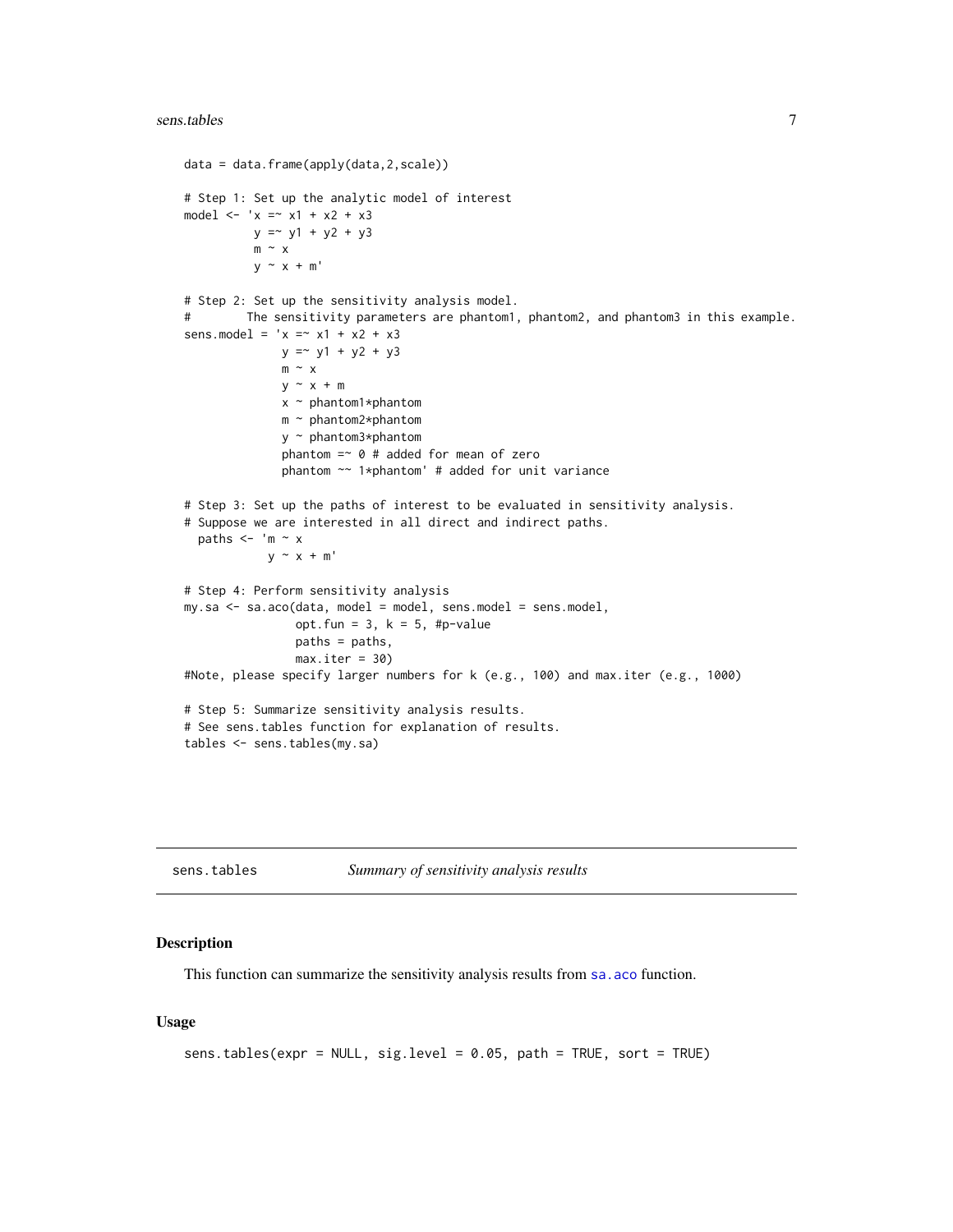#### <span id="page-7-0"></span>Arguments

| expr      | Returned object of sa. aco function.                                                                                                                                                                                  |
|-----------|-----------------------------------------------------------------------------------------------------------------------------------------------------------------------------------------------------------------------|
| sig.level | Significance level, default value is 0.05.                                                                                                                                                                            |
| path      | Logical, if TRUE, the function only present results for structural paths. If<br>FALSE, the function will present results for all paths (including structural paths)<br>and measurement paths). Default value is TRUE. |
| sort      | Logical, if TRUE, the function will present sorted results. If FALSE, the func-<br>tion will present unsorted results. Default value is TRUE.                                                                         |

#### Value

Lists of 5 summary tables. The first table (sens.summary) provides analytic model results (model path coefficient/model.est, p value/pvalue), mean, minimum, and maximum values of estimated path coefficients across all sensitivity analysis models (mean.est.sens, min.est.sens, and max.est.sens). The second table (phan.paths) provides the summary of sensitivity parameters, including the mean, minimum, and maximum values of each sensitivity parameters ( mean.phan, min.phan, max.phan). The third table (phan.min) provides the sensitivity parameters that lead to the minimum path coefficient estimation in a sensitivity analysis model. The fourth table (phan.max) provides the sensitivity parameters that lead to the maximum path coefficient estimation in a sensitivity analysis model. The fifth table (p.paths) provides the sensitivity parameters, if any, that lead to the change of p value across the significance level.

#### References

Leite, W., & Shen, Z., Marcoulides, K., Fish, C., & Harring, J. (in press). Using ant colony optimization for sensitivity analysis in structural equation modeling. Structural Equation Modeling: A Multidisciplinary Journal.

#### Examples

# see examples in the \code{\link{sa.aco}} function

smith19.use *Smith19.use data.*

#### Description

A dataset is used in Parenting Risk and Resilience, Social-emotional Readiness, and Reading Achievement in Kindergarten Children from Low-income Families Model. Author(s): Sondra Smith-Adcock, Walter Leite, Yasemine Kaya & Ellen Amatea. \*\*Source:\*\* Journal of Child and Family Studies, vol 28(Oct., 2019), pp. 2826-2841. Published by: Springer Nature in Journal of Child and Family studies DOI:<https://doi.org/10.1007/s10826-019-01462-0>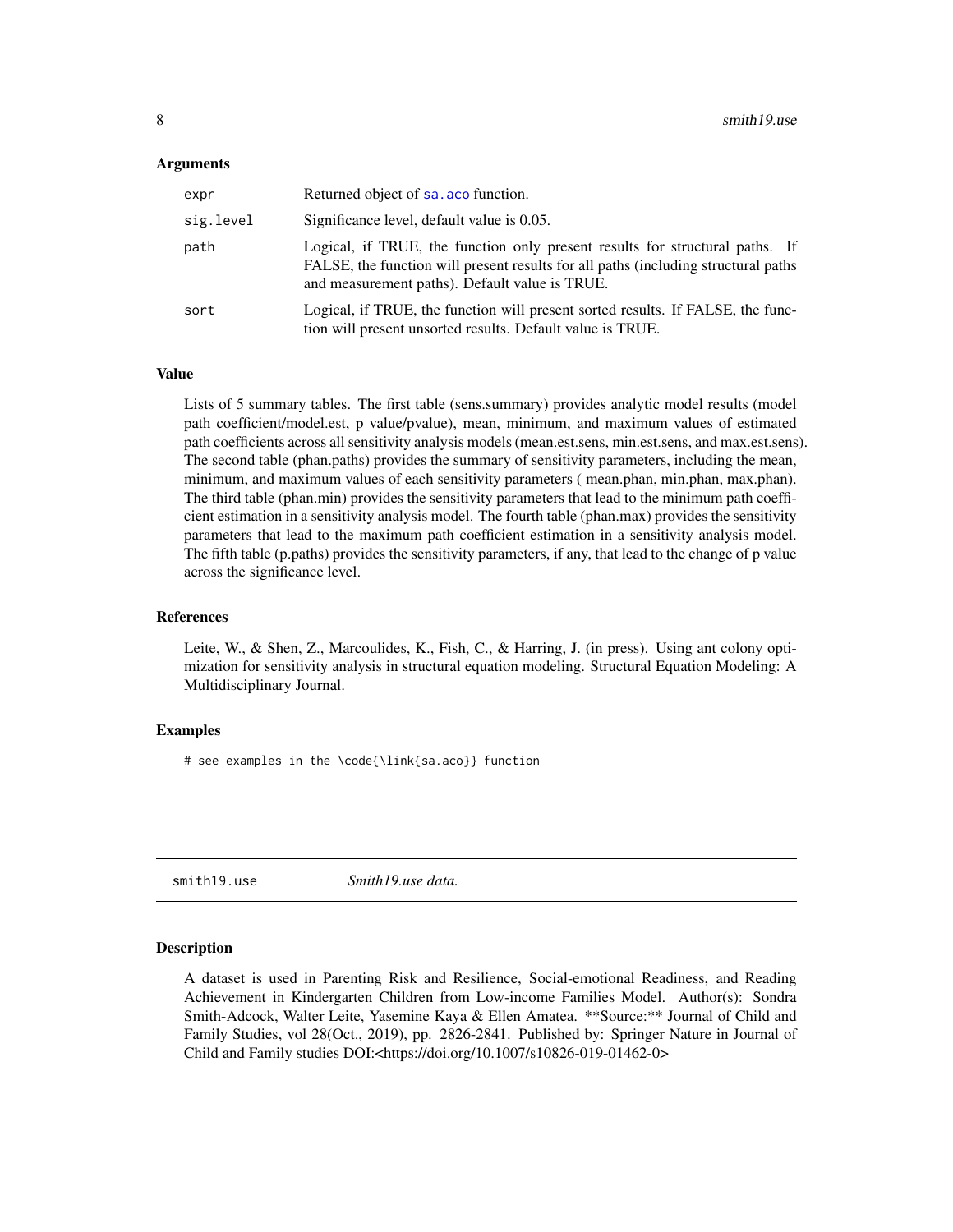#### smith19.use 9

### Usage

smith19.use

#### Format

A data frame with 3444 observations and 39 variables

#### Details

The dataset was taken from the public-use data of the Early Childhood Longitudinal Study – Kindergarten Class of 1998-99 of the National Center for Educational Statistics (https://nces.ed.gov/ecls/kindergarten.asp/). This dataset should not be combined with other data for the purpose of identifying participants.